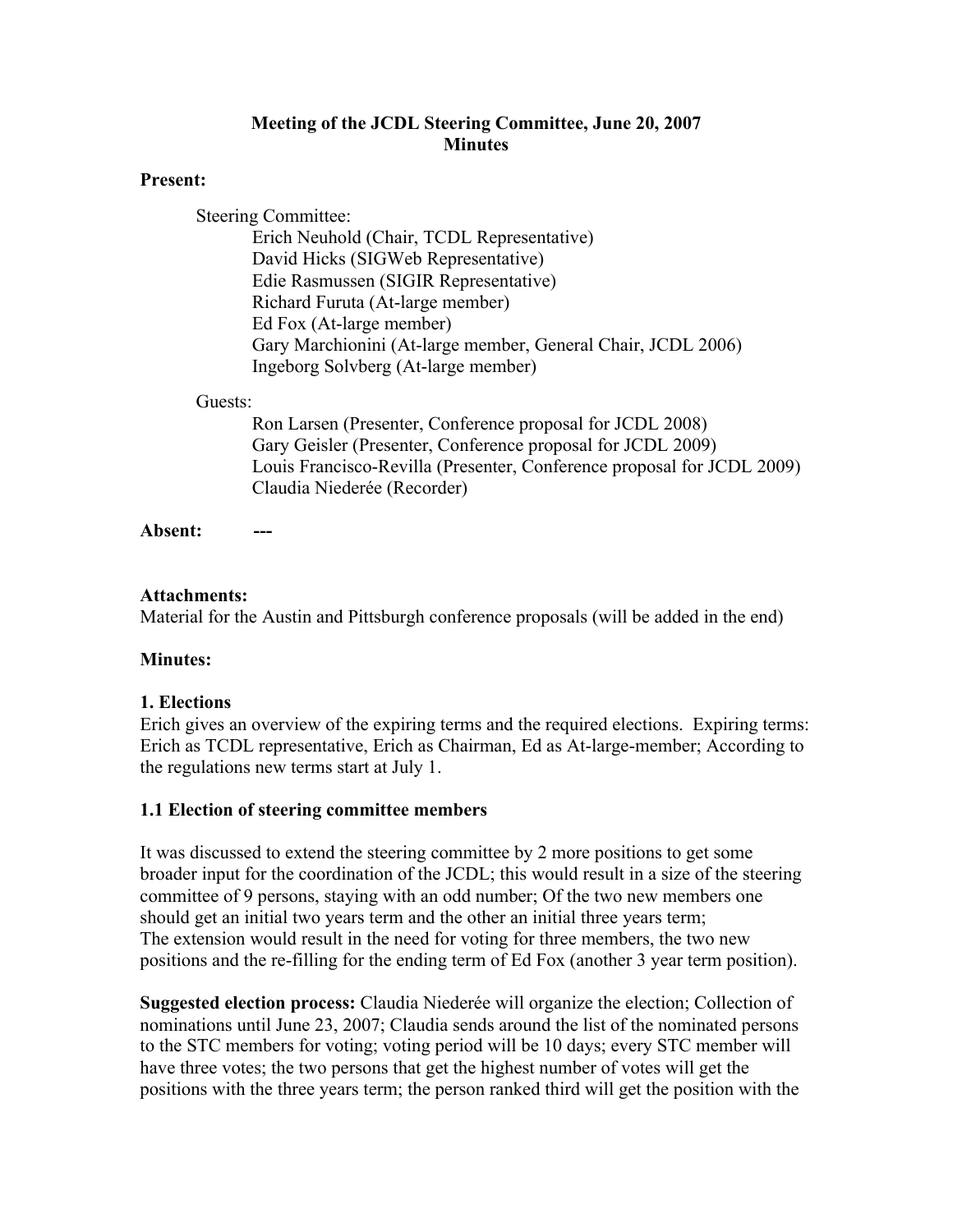two years term; Claudia will only send around the three "winners"; complete election results stay confidential;

Voting was performed for the extension of the steering committee; result: The vote was unanimous for acceptance;

Voting was performed for the election process; result: The vote was unanimous for acceptance;

# **1.2 Election of Chairman**

Ed Fox decided to extend the term of Erich as TCDL representative; Ed Fox nominates Erich Neuhold for the position of the Chairman; no further nominations were made;

Result: Erich Neuhold stays the chair for another term. Decision made by acclamation.

# **2 Conferences**

### **2.1 Wrap up of JCDL 2006** (reported by Gary)

- Final reports are accepted now by ACM and IEEE
- It is expected that there will be a profit of about \$ 60.000-80.000
- Gary will send around the exact numbers

### **2.2 Intermediate Report from JCDL 2007** (reported by Edie)

- Some financial problems due to the changes in the interchange rate for CAD, since registration fees were paid in US\$;
- Lower number of tutorial and Workshop registrations (about 100 persons in all Workshops together);
- Reduced number of visitors (270)

### **2.3 Planning of JCDL 2008 (reported by Ron Larson)**

Ron Larson gave a report on the planning status of JCDL 2008:

- Location: Pittsburgh
- Call for papers is available, copy of the call was circulated
- Committee chairs defined (see slide 3 of presentation); Formation of committees in progress
- TMRF is approved by IEEE; still pending at ACM
- First budget planning can be found on slide 4, it is still planned to try to reduce the registration fee;
- Registration fee includes: breakfast, lunch, dinner + conference banquet + reception;
- First planning for program scheduling available (see slide 7)
- Hotel contract is signed; hotel in central location; maybe also some student housing will be made available;
- Paper submission web site is up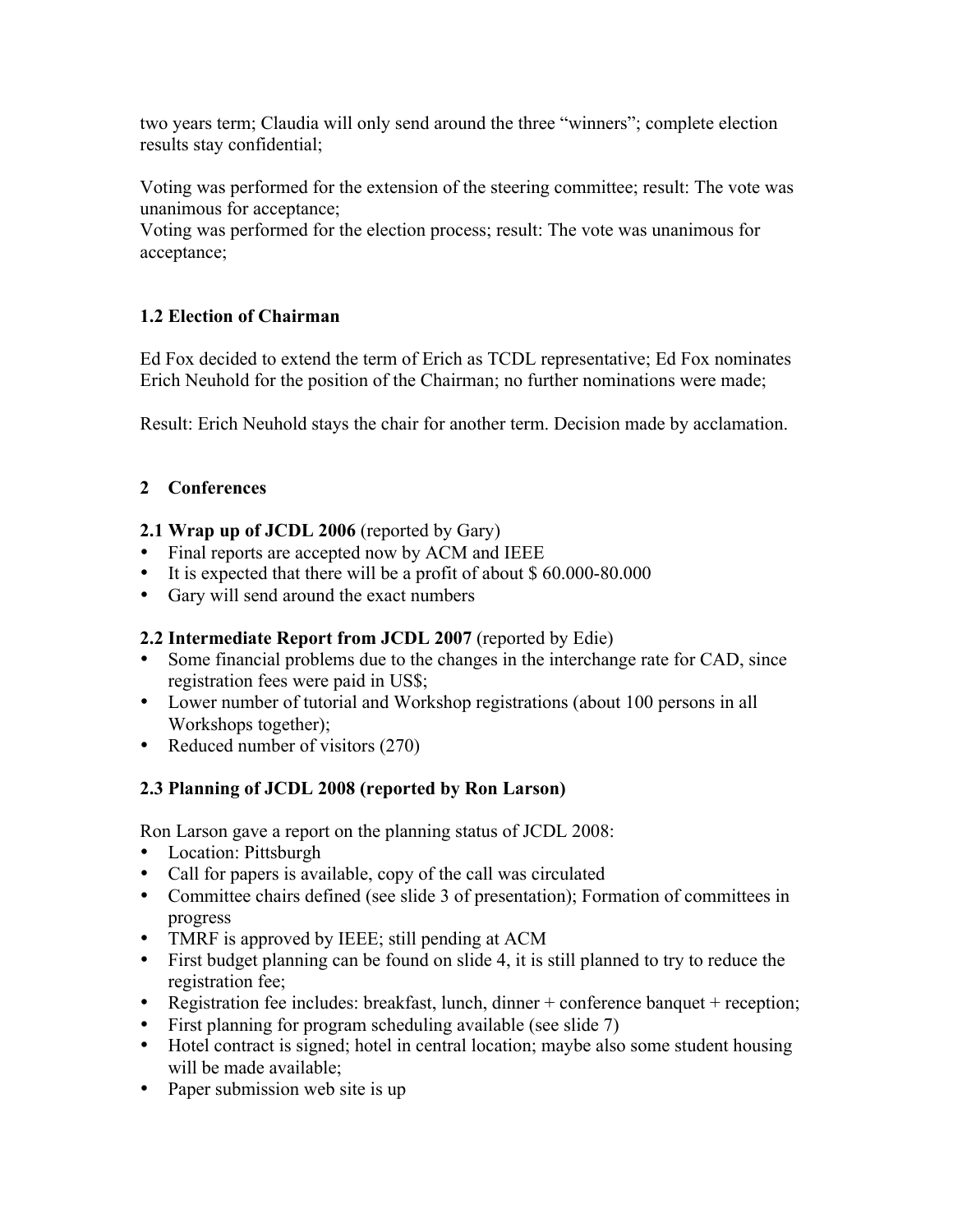- 2 full day tutorials and 4 half day tutorials are planned;
- 2 keynotes planned: 1 on opening day, 1 on closing day;

#### *Suggestions for improvements for JCDL 2008:*

- it was suggested to move the second keynote from the last day to the morning of the second day of the conference;
- Ingeborg raised the issue that the CFP of JCDL 2008 might not be attractive enough for Computer Scientists and too biased to librarians; it was suggested to add further topics to the call based on the JCDL conference program of this year and of the previous years;

### **2.4 Proposal for JCDL 2009 (presented by Garry Geisler & Louis Francesco-Revilla)**

There was one suggestion for the JCDL 2009; this suggestion was presented by Gary and Louis:

- Location: Austin, Texas
- Proposal for date: mid of June
- Venue: UT Executive Education and Conference Center (new center, inauguration in 2008); on request it was ensured that the venue indeed will get ready before the conference;
- Discussion with ACM has been started
- Options for the banquet are available
- Further information on the planning in the presentation and the handout

### *Suggestions for improvements/next steps for preparing JCDL 2009***:**

- Alternatives for the venue should be discussed and suggested in order to give ACM some room for negotiation;
- A first feeling for the costs and the prizing should be developed soon;
- Potential scheduling conflict with other conferences should be checked; it would be good to avoid an overlap with SIGMOD;
- It is desireable to have a stronger international representation in the various Conference Committees;
- The concerns raised by Ingeborg wrt. Internationality of the conference should also be considered by adequate actions to attract more authors outside US/Canada (see point 2.6 of these minutes);

# *Decision for JCDL 2009*

• Gary opted for Austin, Texas, Ingeborg seconded it; voting on holding JCDL in Austin Texas was performed; result: the proposal was accepted with 6 positive votes, 1 abstention;

### **2.5 JCDL 2010**

- First proposals: Ottawa and Maryland;
- it is planned to collect further proposals for 2010;